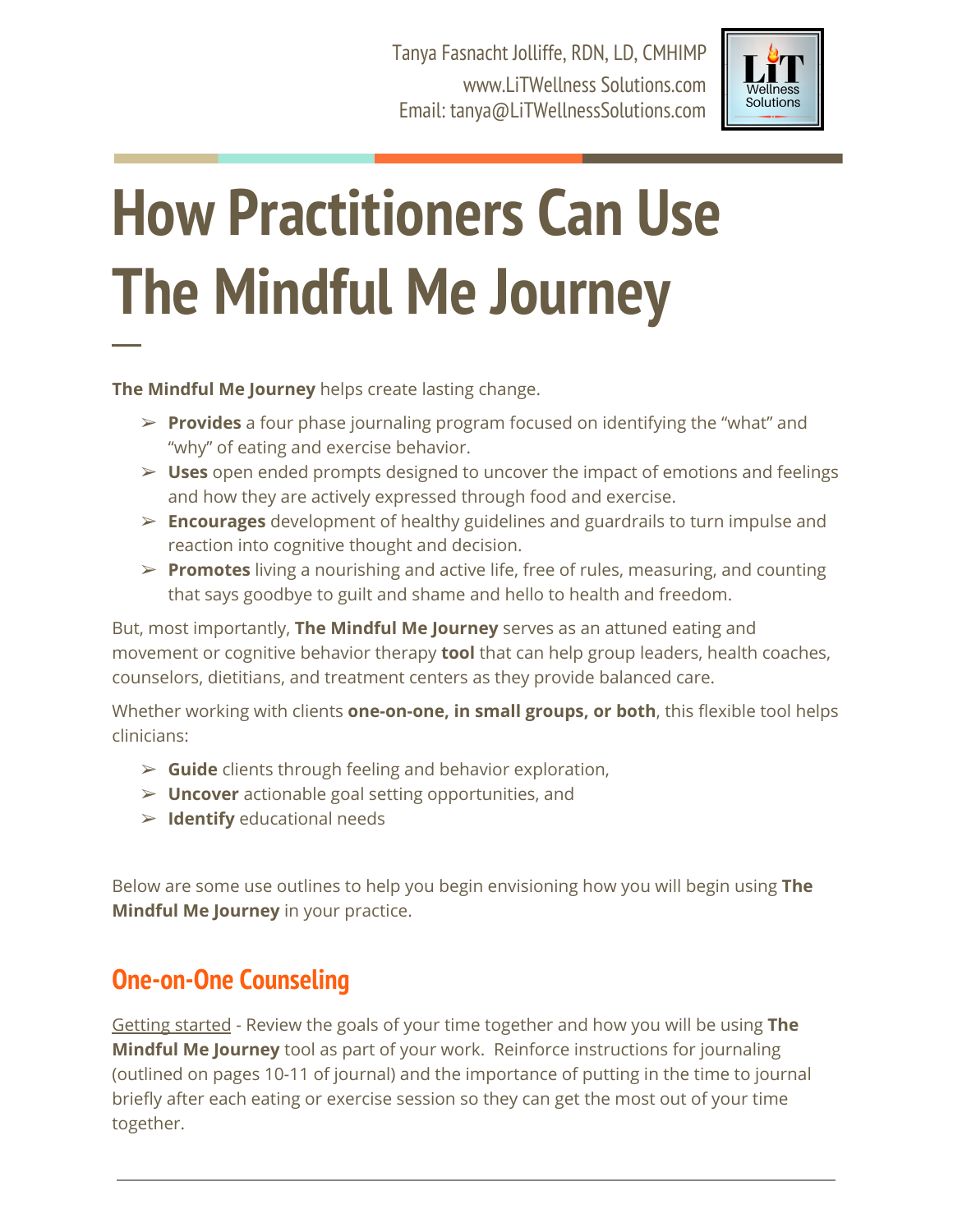Regular meetings - You can discuss phase discoveries and/or end of phase reflections depending on your meeting schedule.

- Using only the end of phase reflection prompts for discussion, you would meet after day 11, 21, 31, and 41. With the initial meeting, that would be about five one-on-one sessions.
- If you desire to meet more often, you could meet early in each phase discovery to check in with the process, make sure they are doing the journaling, and get a feel for what they are discovering or what their barriers to discovery might be. Then you could meet at the end of each phase after they have completed the phase reflection to see what they have uncovered, set goals, provide education.

## Potential Schedule for Phase Only One-On-One Meetings

**Getting Started (Day 0)** - Counseling session to review counseling plans using The Mindful Me tool, discussing the importance of active participation with the journaling process, provide a book or make sure they have purchased a book.

**End of Phase One (Day 11)** - Counseling session to review Phase One Reflection, set goals, provide support/education.

**End of Phase Two (Day 21)** - Counseling session to review Phase Two Reflection, set goals, provide support/education.

**End of Phase Three (Day 31)** - Counseling session to review Phase Three Reflection, set goals, provide support/education.

**End of Phase Four (Day 41)** - Counseling session to review Phase Four Reflection, set goals, provide support/education, and establish next steps.

### Potential Schedule for Multiple One-On-One Meetings for Each Phase

**Getting Started (Day 0)** - Counseling session to review counseling plans using The Mindful Me tool, discussing the importance of active participation with the journaling process, provide a book or make sure they have purchased a book.

**Mid-Phase (Day 4, 5, 6, OR 7)** - Counseling session to check in on the journaling process, discussion of discoveries/barriers they are encountering, provide support/encouragement/education.

**End of Phase One (Day 11)** - Counseling session to review Phase One Reflection, set goals, provide support/education.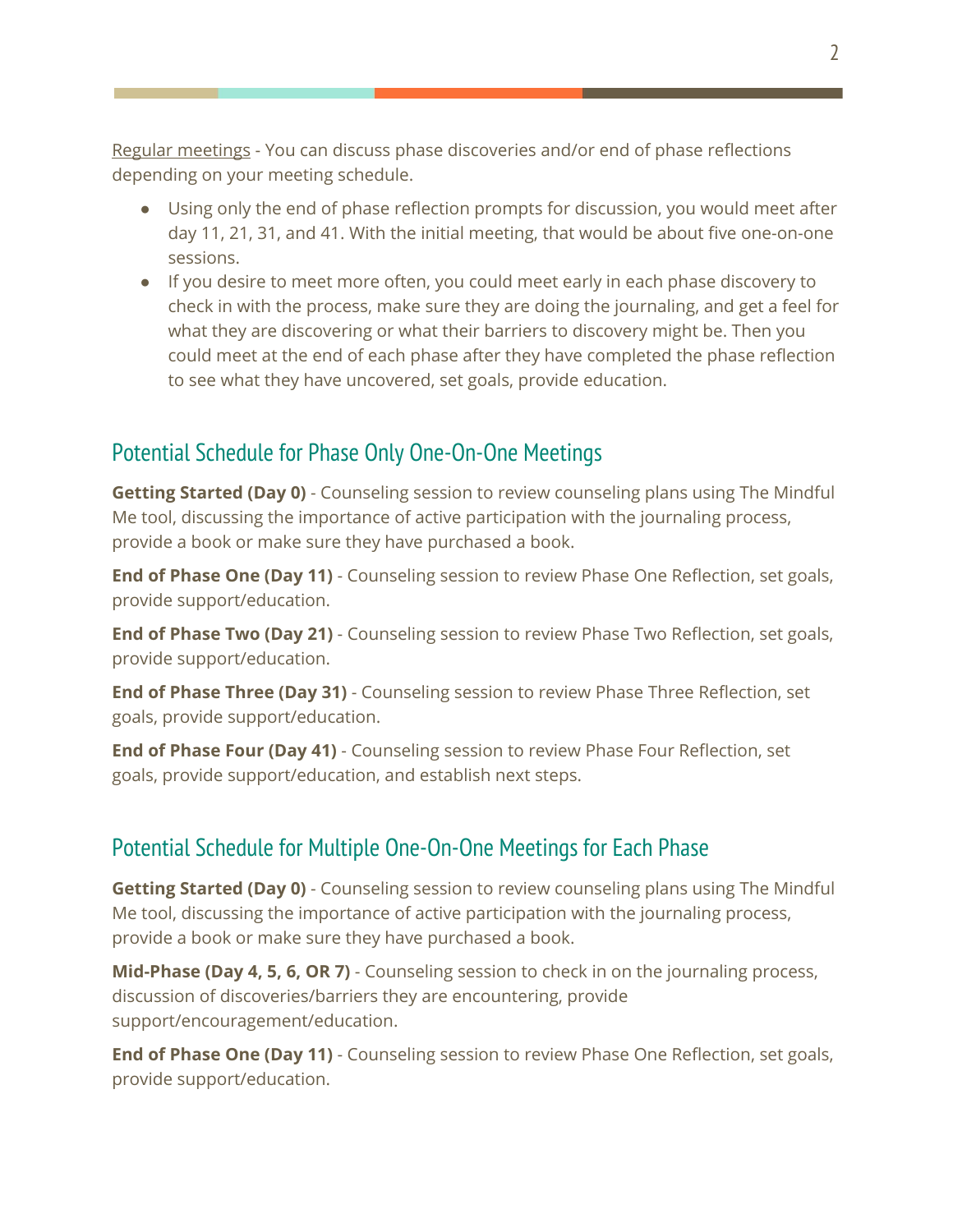**Mid-Phase (Day 14, 15, 16, OR 17)** - Counseling session to check in on the journaling process, discussion of discoveries/barriers encountered, provide support/encouragement/education.

**End of Phase Two (Day 21)** - Counseling session to review Phase Two Reflection, set goals, provide support/education.

**Mid-Phase (Day 24, 25, 26, OR 27)** - Counseling session to check in on journaling process, discussion of discoveries/barriers encountered, provide support/encouragement/education.

**End of Phase Three (Day 31)** - Counseling session to review Phase Three Reflection, set goals, provide support/education.

**Mid-Phase (Day 34, 35, 36, OR 37)** - Counseling session to check in on the journaling process, discussion of discoveries/barriers encountered, provide support/encouragement/education.

**End of Phase Four (Day 41)** - Counseling session to review Phase Four Reflection, set goals, provide support/education, and establish next steps.

## **Small Group Counseling**

Getting started - Review the goals of your time together and how you will be using **The Mindful Me Journey** tool as part of your small group time together. Reinforce instructions for journaling (outlined on pages 10-11 of journal) and the importance of putting in the time to journal briefly after each eating or exercise session so they can get the most out of your time together.

Each meeting - You can discuss phase discoveries and/or end of phase reflections depending on your meeting schedule.

- Using only the end of phase reflection prompts for discussion, you would meet after day 11, 21, 31, and 41. With the initial meeting, that would be about five group sessions.
- If your group meets more often, you could discuss phase discoveries and barriers as participants work through each phase of the program and then tackle phase reflections as they move through the 40 day program. Be sure all participants are sharing as you check in with their participation with the journaling process, and get a feel for what they are discovering or what their barriers to discovery might be.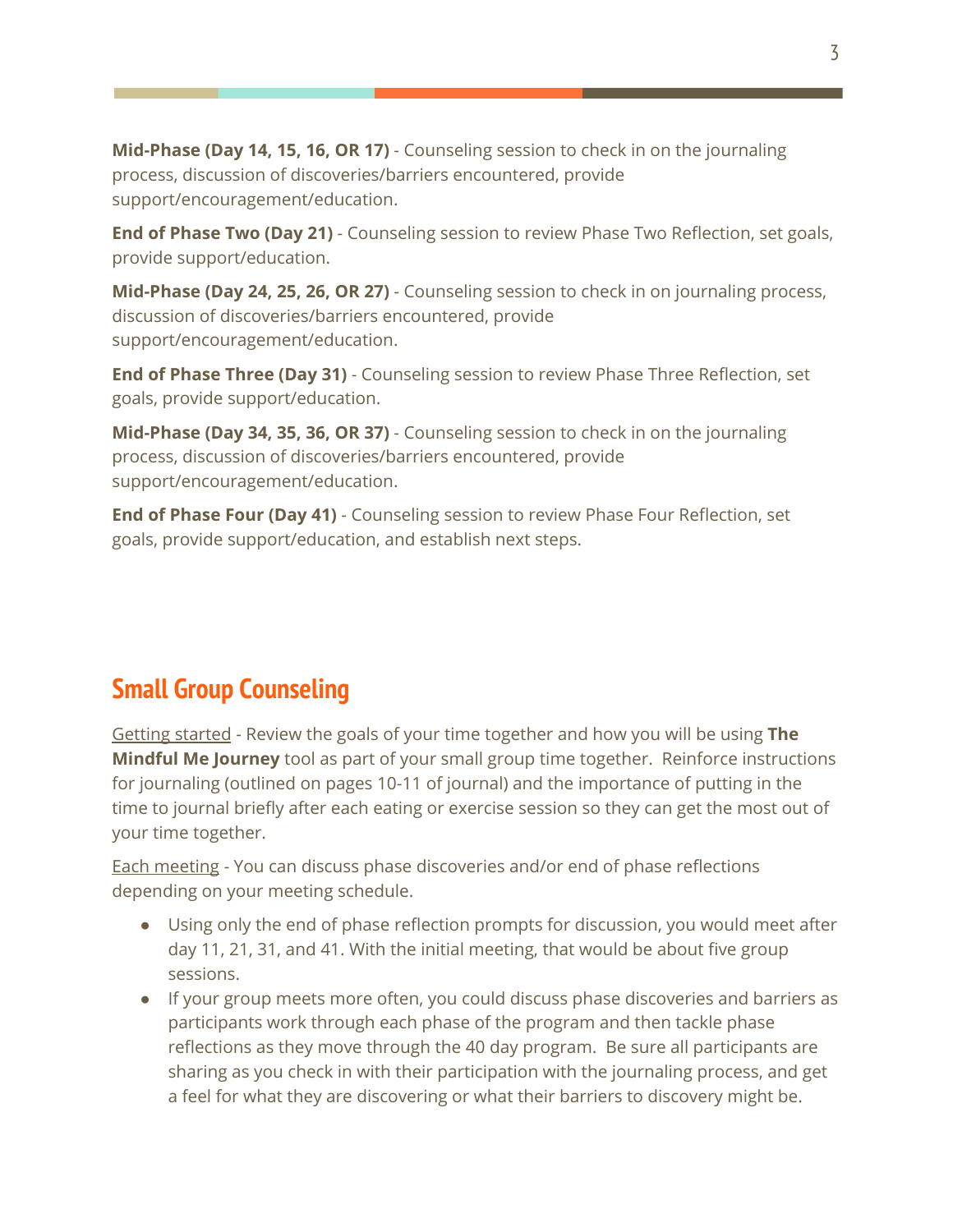Then after they have completed the phase reflection discuss those questions to see what they have uncovered and help guide next steps as they enter the next phase.

#### Potential Schedule for Phase Only Group Meetings

**Getting Started (Day 0)** - Group session outlining how you will be using The Mindful Me tool, discussing the importance of active participation with the journaling process, providing a book or making sure they have purchased a book.

**End of Phase One (Day 11)** - Group session to review Phase One Reflection discoveries and guide next steps as they enter phase two.

**End of Phase Two (Day 21)** - Group session to review Phase Two Reflection discoveries and guide next steps as they enter phase three.

**End of Phase Three (Day 31)** - Group session to review Phase Three Reflection discoveries and guide next steps as they enter phase four.

**End of Phase Four (Day 41)** - Group session to review Phase Four Reflection discoveries and guide next steps as they complete the program. Determine what areas of education and support are needed by the group based on what they uncovered in the program to formulate where the group should focus next.

### Potential Schedule for Multiple Group Meetings

**Getting Started (Day 0)** - Group session outlining how you will be using The Mindful Me tool, discussing the importance of active participation with the journaling process, providing a book or making sure they have purchased a book.

**Mid-Phase (Day 4, 5, 6, OR 7)** - Group session to check in on the journaling process, discussion of discoveries/barriers they are encountering, provide support/encouragement/education to help them continue to move forward.

**End of Phase One (Day 11)** - Group session to review Phase One Reflection discoveries and guide next steps as they enter phase two.

**Mid-Phase (Day 14, 15, 16, OR 17)** - Group session to check in on the journaling process, discussion of discoveries/barriers they are encountering, provide support/encouragement/education to help them continue to move forward.

**End of Phase Two (Day 21)** - Group session to review Phase Two Reflection discoveries and guide next steps as they enter phase three.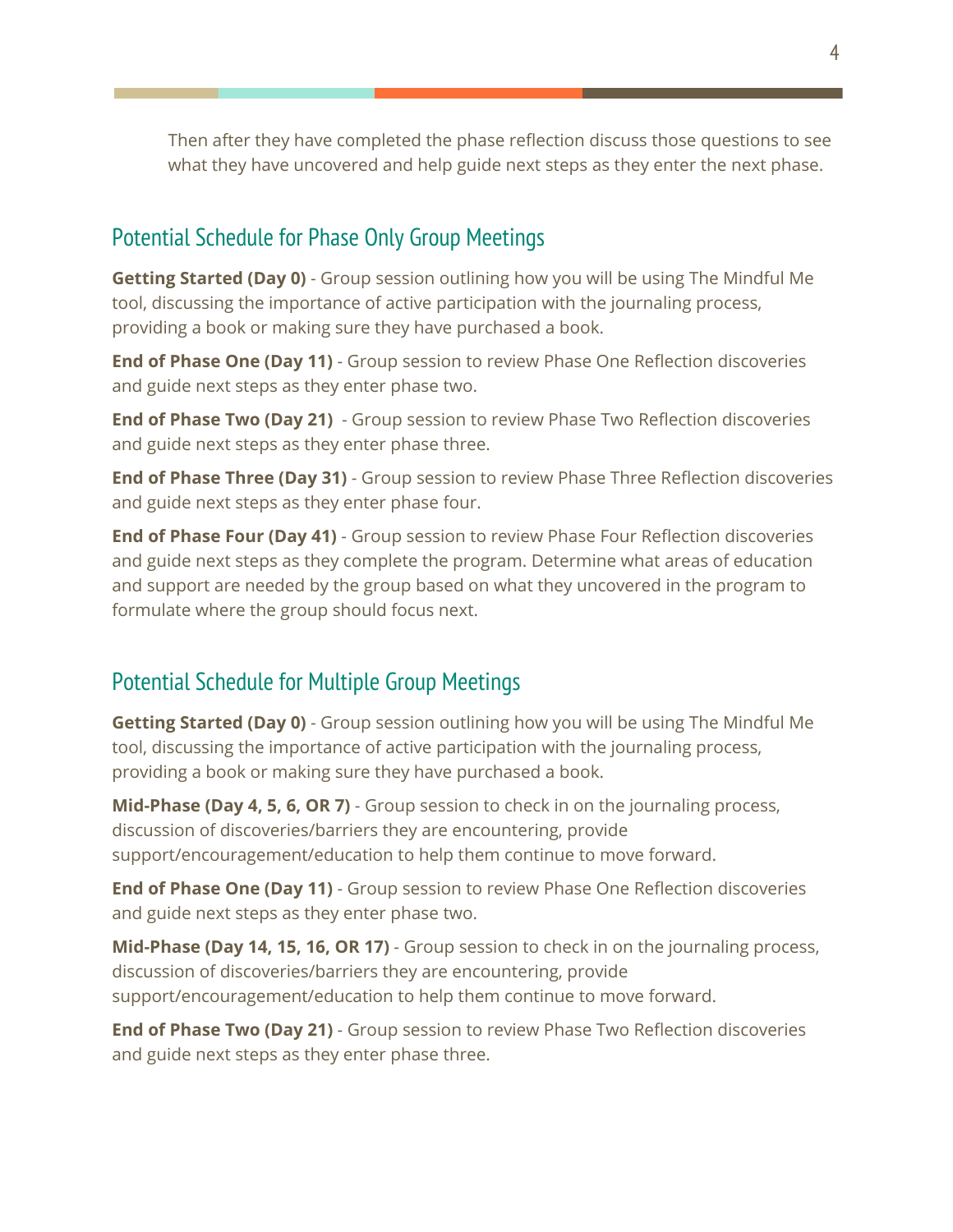**Mid-Phase (Day 24, 25, 26, OR 27)** - Group session to check in on journaling process, discussion of discoveries/barriers they are encountering, provide support/encouragement/education to help them continue to move forward.

**End of Phase Three (Day 31)** - Group session to review Phase Three Reflection discoveries and guide next steps as they enter phase four.

**Mid-Phase (Day 34, 35, 36, OR 37)** - Group session to check in on journaling process, discussion of discoveries/barriers they are encountering, provide support/encouragement/education to help them continue to move forward.

**End of Phase Four (Day 41)** - Group session to review Phase Four Reflection discoveries and guide next steps as they complete the program. Determine what areas of education and support are needed by the group based on what they uncovered in the program to formulate where the group should focus next.

## **Small Group and One-On-One Counseling Together**

You can easily use this program as part of a balanced treatment approach using a combined small group and one-on-one care model.

## Potential Schedule for Combined Small Group and One-On-One Care

**Getting Started (Day 0)** - Session outlining how The Mindful Me Journey tool will be used in both small group discussion time AND individual one-on-one sessions for 40 days of care. Highlight the importance of active participation with the journaling process, providing a book or making sure they have purchased a book. This can be done in a group or individual setting.

**Mid-Phase Group (Day 4, 5, 6, OR 7)** - Group session to check in on journaling process, discussion of discoveries/barriers they are encountering, provide support/encouragement/education to help them continue to move forward.

**One-on-One Session (Day 4, 5, 6, OR 7)** - Counseling session to check in on the journaling process, discussion of discoveries/barriers they are encountering, provide support/encouragement/education.

**End of Phase One Group or One-on-One (Day 11)** - Group session to review Phase One Reflection discoveries and guide next steps as they enter phase two.